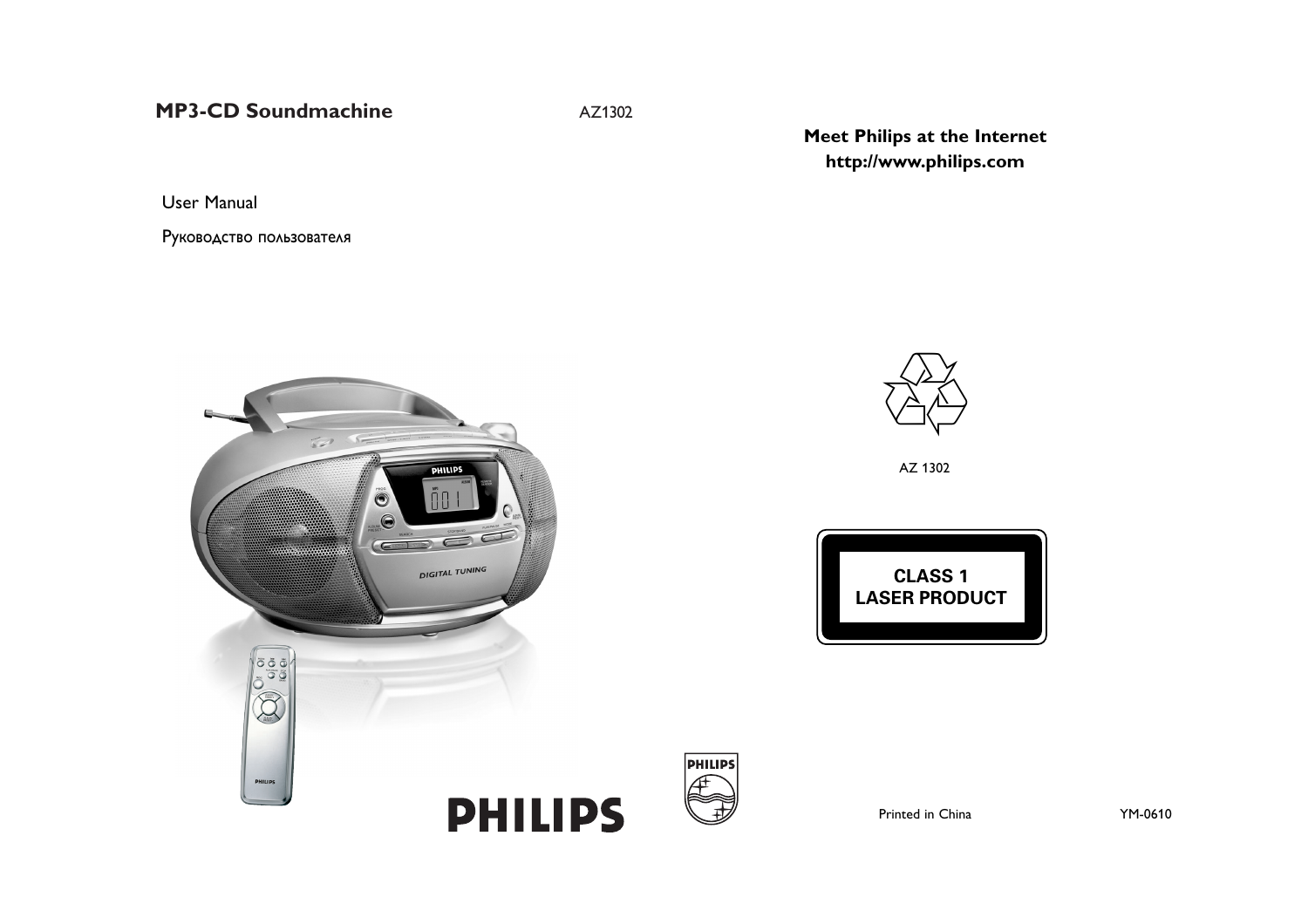

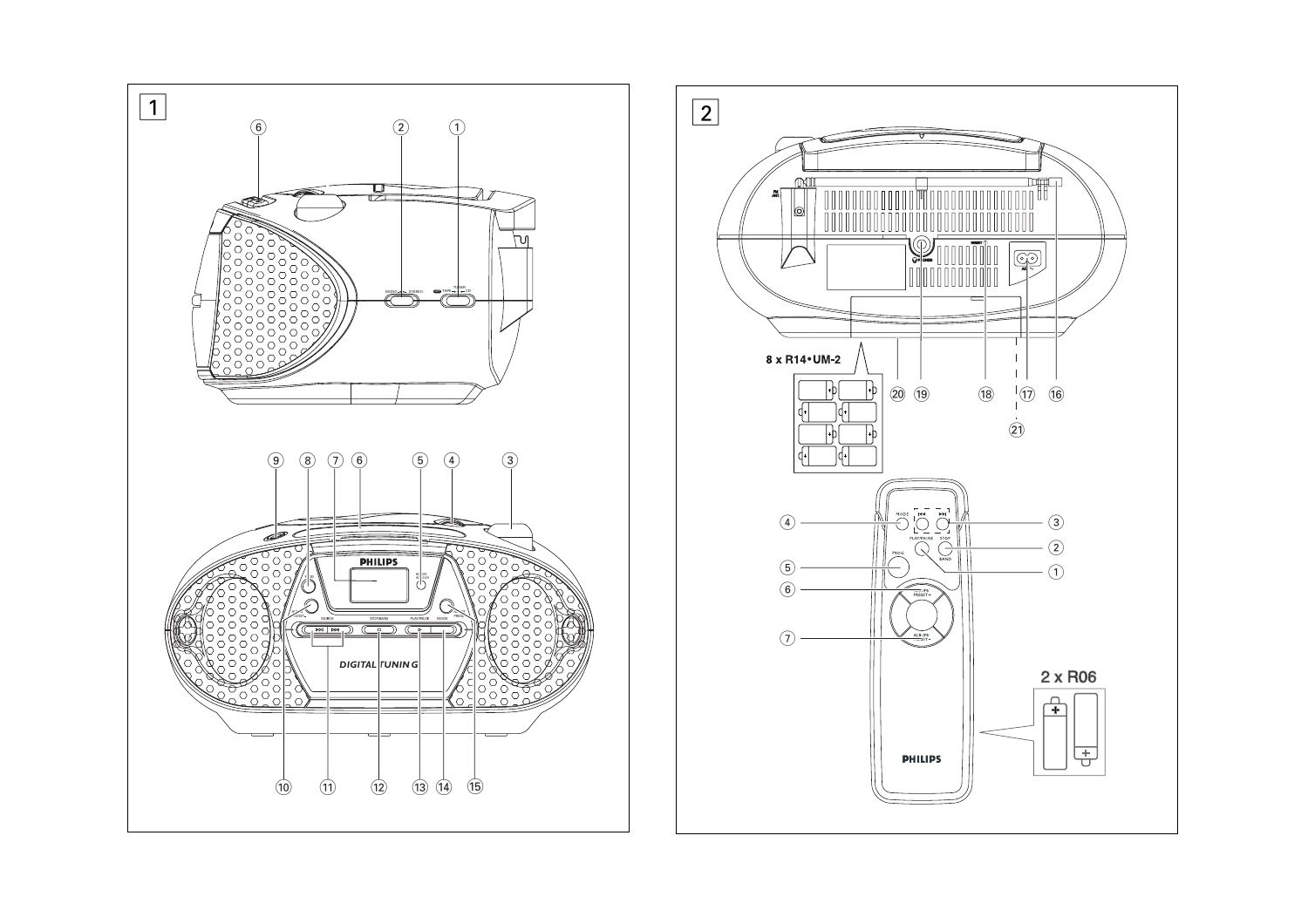





























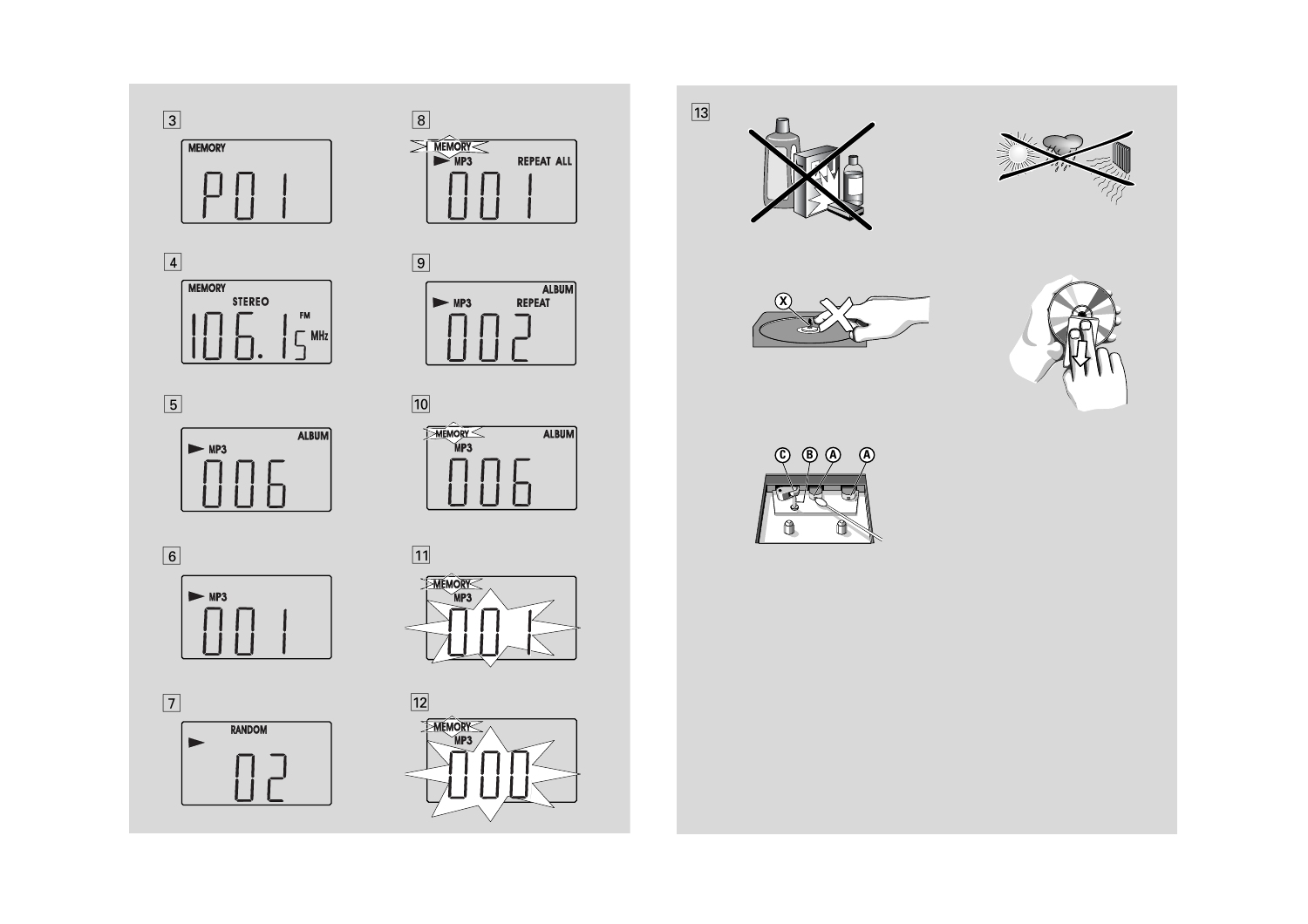# **English Controls**

### **Supplied accessories**

– AC mains lead

– remote control

# **Top and front panels(See**  1**)**

- 1 **Source selector CD,TUNER, TAPE**/**OFF** 
	- selects CD/MP3-CD, radio or tape source of sound
- switches off the set 2 **MONO•STEREO**
	- selects mono or stereo FM reception
- 3 **VOLUME**  adjusts volume level
- 4 **LIFT TO OPEN**  lift here to open the disc door
- 5 **REMOTE SENSOR** infrared sensor for remote control
- 6 **Cassette recorder keys: PAUSE II** – pauses playback or recording STOP•EJECT **■≜** 
	- stops playback or recording.
	- opens the cassette holder. **F.FWD/REW << or >>**  $\blacktriangleright$  – fast winds/rewinds
	- the tape **PLAY**  1 – starts playback **REC**  0 – starts recording
- 7 **Display** shows the status of the set
- 8 **PROG**

*CD/MP3:* programmes tracks and reviews the programme; **TUNER:** programmes preset radio stations

- 9 **DBB** switches the bass enhancement
	- $on / off$

### 0 **ALBUM/PRESET -**

**MP3 only:** selects albums (down); *RADIO:* selects preset stations (down)

- ! **SEARCH**  ∞ , § *CD/MP3:*
	- searches back and forward within a track; – skips to the beginning of a current track/ previous/ later track *TUNER:* tunes to radio stations.

### @ **STOP/BAND**  9

*CD/MP3:* – stops playback; – erases a programme. *TUNER:* selects wavebands

- **13 PLAY/PAUSE ►/II** starts/ pauses CD playback
- $(14)$  **MODE** selects different play modes: e.g. **REPEAT** or **RANDOM** (random order)
- % **ALBUM/PRESET +** *MP3 only:* selects albums (up); **TUNER:** selects preset stations (up)

# **Back panel (See**  2**)**

- **16 Telescopic antenna** -improves FM reception.
- $\widehat{H}$  **AC**  $\sim$  inlet for mains lead
- $(18)$  **RESET** use ball-point pen to press the hole if the set or display does not react to any of the controls
- **19 A PHONES** 3.5mm stereo headphone jack

### *Helpful hints: The speakers will be muted when headphones are connected to the set.*

- $(20)$  **Battery door** open to insert  $8 \times 1.5V$ **R-14**/ **UM2**/ **C-cells**.
- 21 **Voltage selector** adjust to match the local voltage 110/220V.

## **Remote control**

- 1 **PLAY/PAUSE** starts / pauses CD playback
- 2 **STOP/BAND** *CD/MP3:* – stops playback; – erases a programme. **TUNER:** selects wavebands
- $(3)$   $\blacktriangleleft \blacktriangleleft \blacktriangleright \blacktriangleright$ 
	- *CD/MP3:* searches back and forward within a track; – skips to the beginning of a current track/ previous/ later
	- track **TUNER:** tunes to rad<sup>o</sup> stations.
- 4 **MODE** selects different play modes: e.g. **REPEAT** or **RANDOM** (random order)
- 5 **PROG** *CD/MP3:* programmes tracks and reviews the programme;
- **TUNER:** programmes preset radio stations 6 **ALBUM/PRESET + MP3 only:** selects albums (up); **TUNER:** selects preset stations (up)
- 7 **ALBUM/PRESET -** *MP3 only:* selects albums (down); **TUNER:** selects preset stations (down)

# **Controls Controls**

# **Po wer supply**

Whenever convenient, use the mains lead if you want to conserve battery life. Make sure you remove the plug from the set and wall outlet before inserting batteries.

### **Batteries (not included) Main set** *(See* 2*)*

•Insert 8 batteries, type **R-14, UM2** or **C-cells** (preferably alkaline) with the correct polarity.

### **Remote control** *(See* 2*)*

•Insert 2 batteries, type **AA, R06** or **UM3** (preferably alkaline).

### *Batteries contain chemical substances, so they should be disposed of properly.*

- Incorrect use of batteries can cause electrolyte leakage and will corrode the compartment or cause the batteries to burst:
- Do not mix battery types: e.g. alkaline with carbon zinc. Only use batteries of the same type for the set.
- When inserting new batteries, do not try to mix old batteries with the new ones.
- Remove the batteries if the set is not to be used for a long time.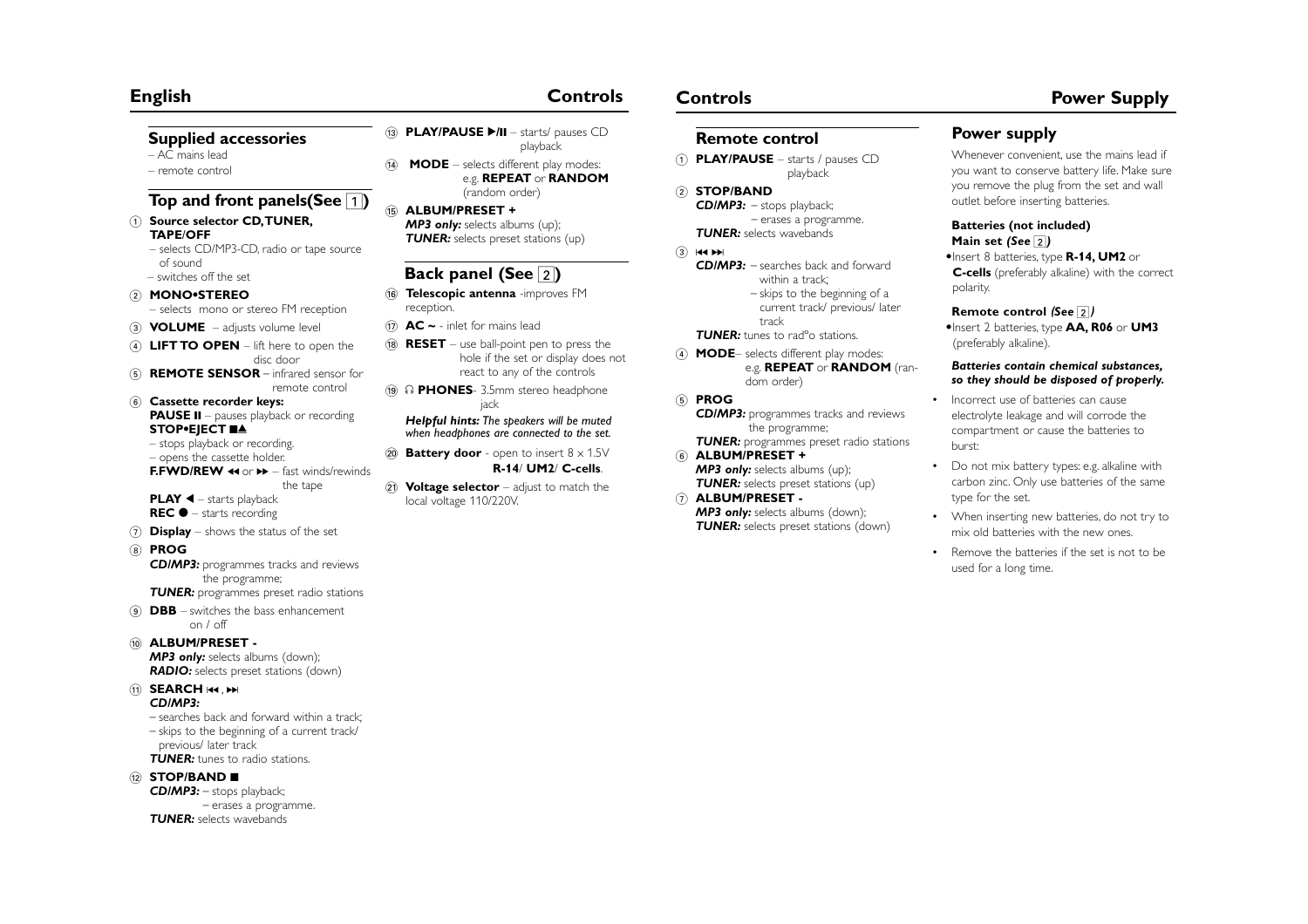# **General Operation**

#### **Using AC Mains**

- **1** Check if the mains voltage, **as shown on the type plate located on the back of the set,** corresponds to your local mains supply. If it does not, consult your dealer or service center.
- **2** If your set is equipped with a voltage selector, adjust the selector so that it matches with the local power supply.
- **3** Connect the mains lead to the **AC ~** inlet and the wall socket.The mains lead is now connected and ready for use.
- **4** To switch the set off completely, withdraw the mains lead from the wall socket.
- Disconnect the mains lead from the wall socket to protect your set during heavy thunderstorms.

**Helpful hints :** To avoid unnecessary energy consumption, always adjust the **Source selector** to **TAPE**/**OFF** after using the set. Also check that the tape deck keys are released

### *The type plate is located on the back of the set.*

# **General operation**

**Switching on and off and selecting functions**

- **1** To switch on, push the **Source selector** slider to **CD**, **TUNER**, or **TAPE/OFF** as desired.
	- **→ In CD** or **TUNER**, the display lights up blue.
	- ➜ In **TAPE**, the display lights up during tape operation
- **2** To switch off, push the **Source selector** slider to **TAPE/OFF** and check the cassette keys are released.

#### *Helpful hints:*

*– To change from* **TAPE** *to* **TUNER** *or* **CD** *function, or when you are switching off the set:*

*first, make sure you press the tape*

**STOP•EJECT** 9 / *key to end playback and all the cassette keys are released.*

*– The radio presets will be retained in the set's memory.*

### **Adjusting volume and sound**

- **1** Adjust the volume with the **VOLUME** control.
- **2** Press **DBB** once or more to select dynamic bass boost on or off.

# **Digital Tuner**

### **Digital tuner**

#### **Tuning to radio stations**

- **1** Push the **Source selector** slider to **TUNER**.
	- **→** The display lights up blue and if programmed, a preset number appears (see 3).
	- → Then, the display shows radio station frequency and waveband. If programmed, **MEMORY** appears. (see 4)
- **2** Press **STOP/BAND d** to select your desired waveband, FM or MW.

### • For FM, adjust **MONO•STEREO** to **STEREO**.

- **3** Press and hold **1<4** or ►► until the frequency in the display starts running.
	- → The radio automatically tunes to a station of sufficient reception.The frequency keeps running during automatic tuning.
	- **STEREO** lights up for stereo FM reception.
- **4** Repeat step **3** if necessary until you find the desired station.
	- To tune to a weak station, press **144** or ▶▶ briefly and repeatedly until you have found optimal reception.

#### *To improve radio reception:*

- For **FM**, extend, incline and turn the telescopic aerial. Reduce its length if the signal is too strong.
	- To tune to a weak FM station, adjust **MONO•STEREO** to **MONO**.
- For **MW**, the set uses a built-in aerial. Direct this aerial by turning the whole set.

#### **Programming radio stations**

You can store up to a total of 20 radio stations in the memory (10 FM and 10 MW), manually or automatically (Autostore).

#### **Manual programming**

- **1** Tune to your desired station (see **Tuning to radio stations**).
- **2** Press **PROG** to activate programming. ➜ Display: **P01**. **MEMORY** flash.
- **3** Press **ALBUM/PRESET -/+** once or more to allocate a number from 1 to 10.
- **4** Press **PROG** to confirm.
- **5** Repeat steps 1-4 to store other stations.
- *Helpful hints: You can erase a preset station by storing another frequency in its place.*

#### **Autostore**

Autostore automatically starts programming radio stations from preset 1. Any previous presets e.g. manually programmed will be erased.

- **1** In TUNER mode, press **STOP/BAND** to select FM or MW.
- **2** Press and hold **PROG** until the frequency and **MEMORY** flash.
	- ➜ Available stations are programmed (FM or MW. **P** and a preset number (1 - 10) appears when a station is stored.
	- **→** After all stations are stored, the first autostore preset station automatically plays.

### **To listen to a preset station**

### Press the **ALBUM/PRESET -/+** button once or more until the desired preset station is dis-

played.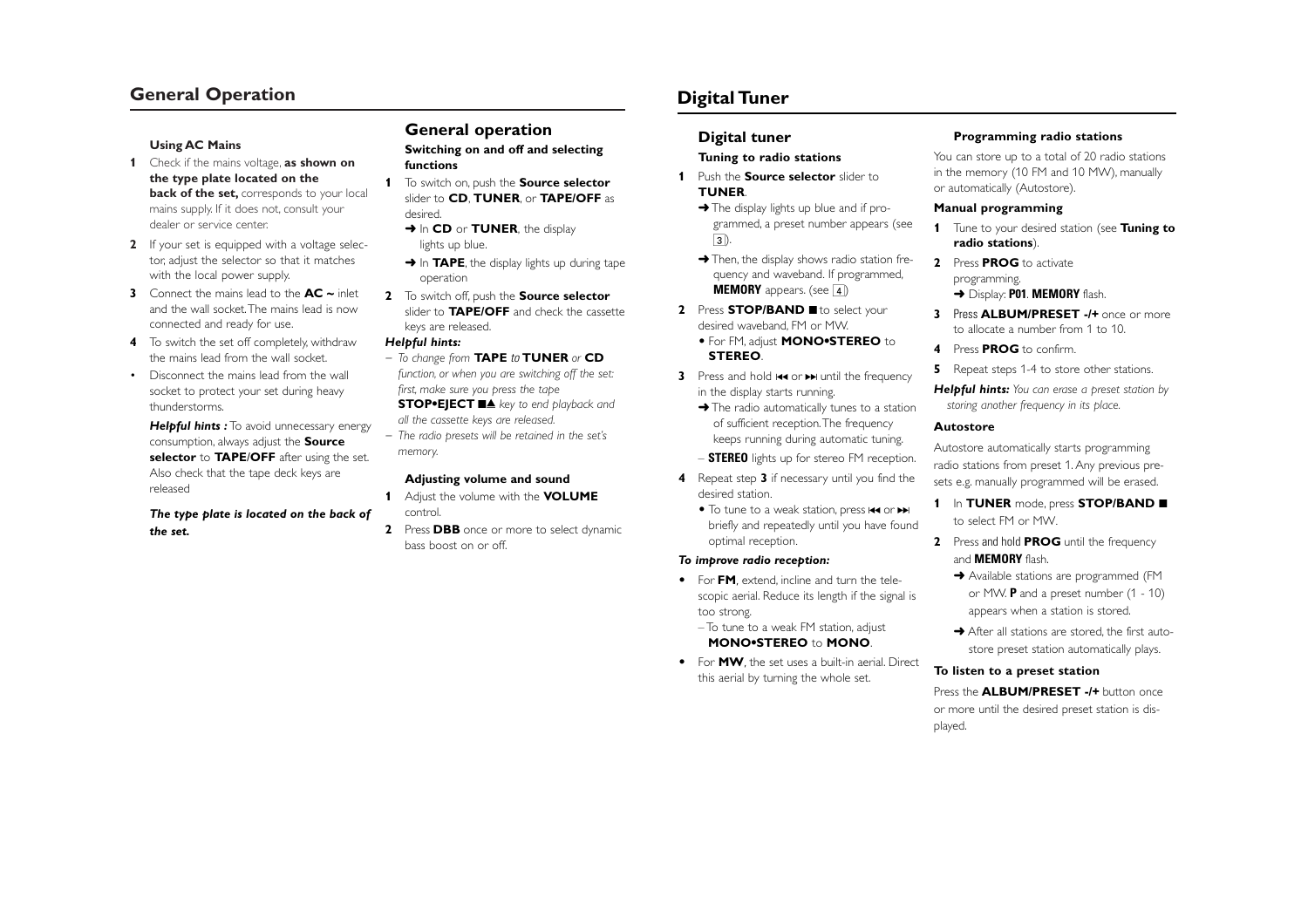# **CD/MP3 Player**

# **CD/MP3 player**

### **About MP3**

The music compression technology MP3 (MPEG1 Audio Layer 3) significantly reduce the digital data of an audio CD while maintaining CD quality sound.

- **• Getting MP3 files:** you can either download legal music files from the internet to your computer hard disc, or create such files by converting audio CD files in your computer through appropriate encoder software. (128kbps bit rate or higher is recommended for MP3 files.)
- **• Creating a MP3 CD:** burn the music files from your computer hard disc on a CDR or CDRW using your CD burner.

# *Helpful hints:*

- *– Make sure that the file names of the MP3 files end with .mp3.*
- *Total number of music files and albums: around 350 (with a typical file name length of 20 characters)*
- *The length of file names affects the number of tracks for playback.With shorter file names, more files can be burned on a disc.*

### **Playing a disc**

This player plays Audio Discs including CD-R/ CD-RW, and MP3 CD. Do not try to play a CD-ROM, CD-I, CDV,VCD, DVD or computer CD.

### **IMPORTANT!**

- **•** CDs encoded with **copyright protection technologies** by some record companies may be unplayable by this product.
- **• For a disc with CD Audio tracks and MP3 files, only the CD Audio tracks will be played.**
- **• This player does not support UDF format CD.**
- **1** Lift the CD door at **LIFT TO OPEN**. Insert a CD with the printed facing up and
- press the CD door gently. **2** Push the **Source selector** slider to **CD**.
	- ➜ The display lights up blue, and **---** is displayed as the player scans the contents of a disc.Then,

**Audio CD:** total number of tracks appears *MP3:* total number of file folders appears. (*Note:* only MP3 files can be played)

**3** Press **>/II** to start playback. **→ Audio CD:** current track number appears

**MP3:** The display shows current album number briefly, then a track number in the album (see 5*,* 6)

- **4** To pause playback, press **PLAY/PAUSE ▶/II. Press PLAY/PAUSE ▶/II again to** resume play..
- **5** To stop playback, press **STOP/BAND .** 
	- *Helpful hints: CD play will also stop when:*
	- *the CD door is opened – the CD has reached the end*

*– you select tuner or tape source.*

### **Selecting a different track**

**•**

• Press SEARCH I<< or ► once or repeatedly until the desired track number appears in the display.

### *For MP3:* first press **ALBUM/PRESET -/+** to find your album.

• In the pause/stop position, press **>/II** to start playback.

# **Finding a passage within a track**

- **1** During playback, press and hold **144** or ►■. →The CD is played at high speed and low volume.
- **2** When you recognize the passage you want, release **1∢ or ▶** to resume normal playback.

# **CD/MP3 Player**

# **Different play modes: RANDOM and**

**REPEAT** (see [7] – [9])

- **RANDOM**  tracks of the entire disc are played in random order
- EREPEATS – plays the current track continuously
- **REPEAT ALL**  repeats the entire disc/ programme

### *For MP3 only:*

- **REPEAT ALBUM** all tracks of current album play repeatedly.
- **1** To select play mode, press **MODE** once or more.

### *For* **RANDOM***: select the mode before playback*

- **2** Press **PLAY/PAUSE**  2**/**; to start playback. if in the stop position.
- **3** To select normal playback, press **MODE** repeatedly until the various modes are no longer displayed.
- *Helpful hints: In shuffle mode, press* <sup>∞</sup> *to go to the beginning of current track.*

### **Programming track numbers**

You may store up to 20 tracks in the desired sequence. If you like, store any track more than once.

### *For Audio CD:*

- **1** In the stop position, press **PROG** to activate programming. → Display: **MEMORY** and  $\overline{U}\overline{U}$  flash.
- **2** Press **I<<** or ► to select your desired track number.
- **→** Display: **MEMORY** and your desired track number flash.
- **3** Press **PROG** to store the desired track number.
	- **→** Display: **MEMORY** and *00* flash for you to programme the next track.
- **4** Repeat steps **2** to **3** to select and store all desired tracks in this way.

→ Display shows - - after 20 tracks are stored

# *For MP3:*

- **1** In the stop position, press **PROG** to activate programming.
	- **→** Display: **ALBUM** and current album number
	- **→ Then, MEMORY** and *000* flash.
- **2** If necessary, press **ALBUM/PRESET -/+** to select another album
	- **→** Display: **ALBUM** and selected album number (see <mark>10</mark>)
	- $\rightarrow$  Then, **MEMORY** and  $\emph{IO}$   $l$  flash (see  $\bm{\boxdot}$
- **3** Press  $\leftrightarrow$  or  $\rightarrow$  to select your desired track number.
	- **→** Display: **MEMORY** and the selected track number in current album
- **4** Press **PROG** to store the desired track number.
	- **→** Display: **MEMORY** and 000 flash for you to programme the next track (see  $\overline{12}$
- **5** Repeat steps **2** to **4** to select and store all desired tracks in this way.
	- → Display shows - after 20 tracks are stored.
- **6** To play your programme, press **>/II**.

### *Helpful hints:*

- *When playback of your programme comes to the stop position, your set will return to normal playback.To re-enter program mode, press* **PROG/MEMORY** *in the stop position.*
- *When the programme or RANDOM mode is active, use of the* **ALBUM/PRESET -/+** *keys are void.*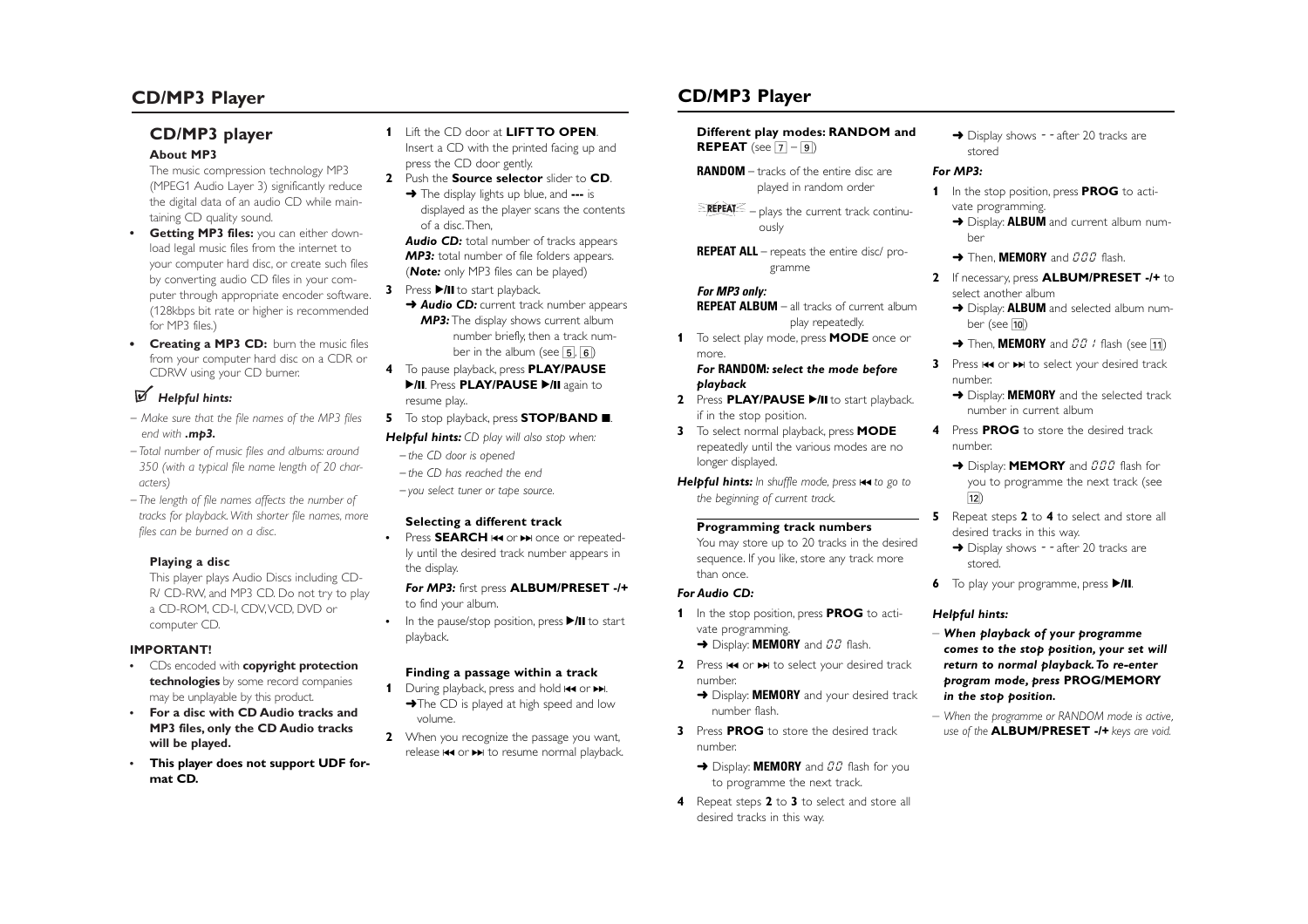# **CD/MP3 Player Cassette Recorder**

#### **Reviewing the programme**

In the stop position, press **PROG** repeatedly to see your stored track numbers.

**→ Audio CD:** a stored track number appears

*MP3:* **ALBUM** and an album number appear, then a stored track number in the album is displayed

– only track number appears if in the same album

### **Erasing the programme**

You can erase the contents of the memory by:

- selecting **TUNER** or **TAPE** sound source;
- opening the disc door;
- in the stop position, press **PROG** to enter program mode and then, press  $\blacksquare$ .

# **Cassette playback**

- **1** Push the **Source selector** slider to **TAPE**
- **2** Press **STOP**<sup>•</sup>**EJECT** ■▲ to open the cassette holder and insert a cassette and close the deck.
- **3** Press **PLAY** < to start playback. ➜ Display lights up blue and shows **TAPE** throughout tape operation.
- **4** To pause playback press **PAUSE II**. To resume, press the key again.
- **5** By pressing **F.FWD/REW <<** or  $\rightarrow$ , fast forwading/ rewinding of the tape is possible in both directions.To stop fast winding, press ■**/▲**.
- **6** To stop the tape, press **II**

### *Helpful hints:*

– *During playback, the keys are automatically released at the end of a tape and the set is switched off (unless* **PAUSE** ; *mode has been activated.)*

– *During fast forwarding/rewinding, the keys will not be released at the end of a tape.To switch off the set, make sure the cassette keys are also released.*

## **General information on recording**

- Recording is permissible insofar as copyright or. other rights of third parties are not infringed.
- For recording, use only NORMAL type cassettes (IEC type I) on which the tabs have not yet been broken.This deck is not suited for recording on CHROME (IEC II) or METAL (IEC IV) type cassettes.
- The best recording level is set automatically. Altering the **VOLUME** or **DBB** will not affect the recording.
- To protect a tape from accidental erasure, break out the tabs. If you wish to record again, cover the tabs with a piece of adhesive tape.

# **Recording from the CD Player**

**1** Select **CD** source.

•

- **2** Insert a CD and if desired, program track numbers.
- **3** Press ■/▲ to open the cassette holder. Insert a blank tape and close the deck.
- **4** Press **REC**  0 to start recording.
- **5** Press **PLAY/PAUSE**II on the set to start CD playback.
- **6** For brief interruptions press II. To resume recording, press II again.
- **7** To stop recording, press **II/**.

# **Recording from the Radio**

- **1** Select **TUNER** source.
- **2** Tune to the desired radio station (see **Tuning to radio stations**).
- **3** Follows steps 3, 4, 6,7 under **Recording from the CD Player**.

# **Maintenance & safety (see**  $\overline{13}$ **)**

### **CD player and CD handling**

- If the CD player cannot read CDs correctly, use a cleaning CD to clean the lens before taking the set to repair.
- The lens of the CD player should never be touched!
- Sudden changes in the surrounding temperature can cause condensation on the lens of your CD player. Playing a CD is then not possible. Do not attempt to clean the lens but leave the set in a warm environment until the moisture evaporates.
- Always close the CD-tape door to avoid dust on the lens.
- To clean the CD, wipe in a straight line from the center towards the edge using a soft, lint-free cloth. Do not use cleaning agents as they may damage the disc.
- Never write on a CD or attach any stickers to it.

# **Tape deck maintenance**

To ensure quality recording and playback of the tape deck, clean parts  $\left(\mathsf{A}\right)$ ,  $\left(\mathsf{B}\right)$  and  $\left(\mathsf{C}\right)$  as shown, once a month. Use a cotton bud slightly moistened with alcohol or a special head cleaning fluid to clean the deck.

- **1** Open the cassette holder by pressing  $\blacksquare$
- **2** Press ◀ and clean the roller ⓒ.
- **3** Press **II** and clean the heads (A), and the capstan B.
- **4** After cleaning, press ■▲
	- **→** Cleaning of the heads can also be done by playing a cleaning cassette through once.

# **CAUTION**

**Use of controls or adjustments or performance of procedures other than herein may result in hazardous radiation exposure or other unsafe operation.**

•

# **Safety information**

- Place the set on a flat, hard and stable surface so that the system does not tilt.
- • Do not expose the set, batteries, CDs to humidity, rain, sand or excessive heat caused by heating equipment or direct sunlight.
- The apparatus shall not be exposed to dripping or splashing.
- • Adequate ventilation with a minimum gap of 15cm (6 inches) between the ventilation holes and surrounding surfaces is necessary to prevent heat build-up.
- • Do not cover the ventilation openings with items such as newspapers, table-cloths, curtains, etc.
- No objects filled with liquids, such as vases, shall be placed on the apparatus.
- • No naked flame sources, such as lighted candles, should be placed on the apparatus.
- The mechanical parts of the set contain self-lubricating bearings and must not be oiled or lubricated.
- To clean the set, use a dry cloth. Do not use any cleaning agents containing alcohol, ammonia, benzene or abrasives as these may harm the housing.